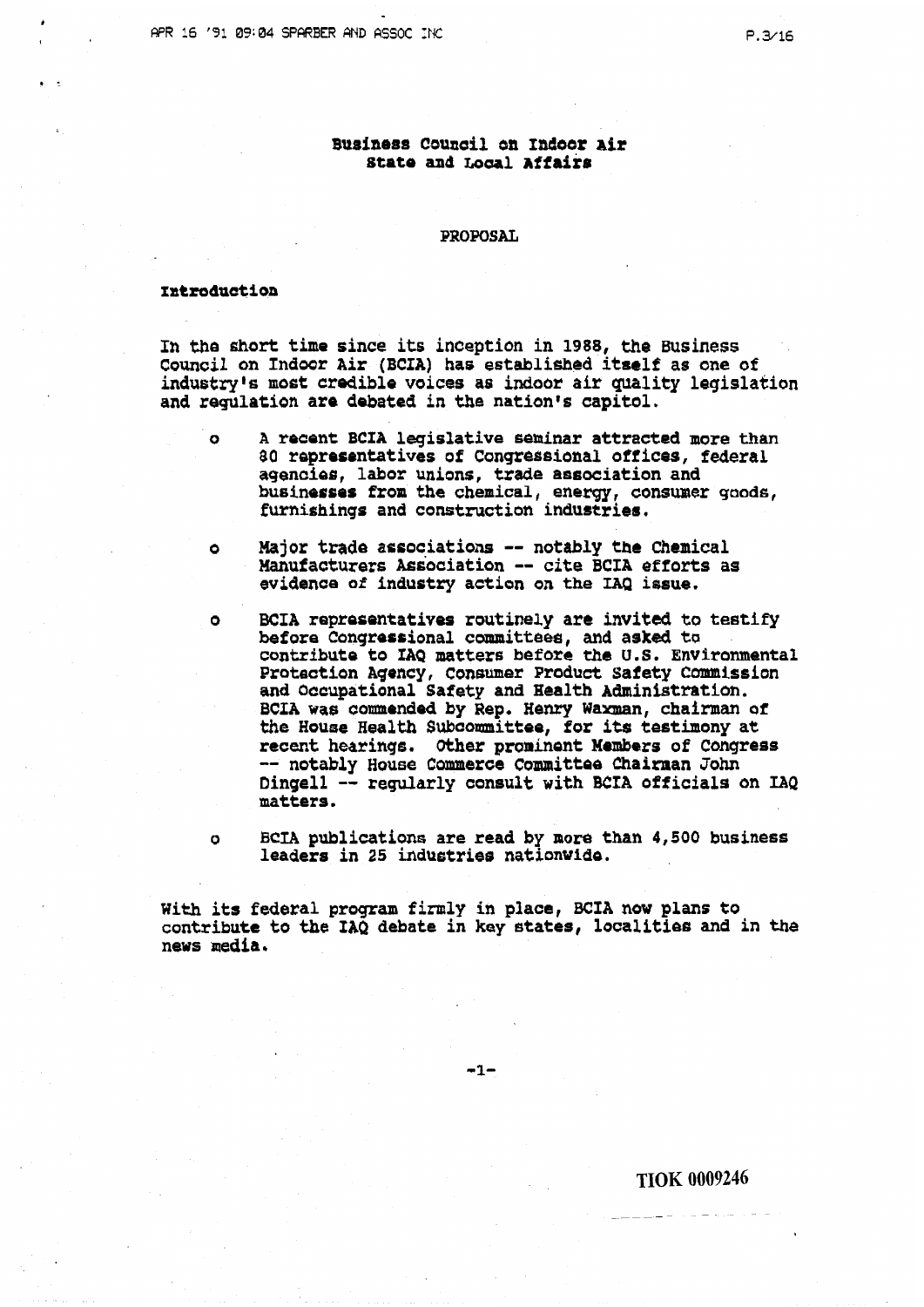*b* 

In what may be a glimpse into the future, the director of the **Mode Island committee on m~upatkonal Safety and Health, Jamea Celenza, callad for states to take the initiative on ZAQ standards and not wait on federal action.** 

**The faat is, as of March 31 of this year, 13 bills and two regulations related to IAQ were panding in eight states including california, New York, Connecticut, Massachusetts, New Jersey, Oregon, Texas and Rhode Island. Eight of the 13 bills would regulate IAQ in publicly-owned and used facilities. However, more** than **one-third require detailed reports on the issue to**  state legislatures and regulations affecting workplaces. Three **would sat up permanent agencies and two call for lists of hazardous substances.** (see attachment)

**Determining local interest in the issue is beyond our resources at present, Rowever, if the TAQ issue follows the same course as other environmental concerns, we may well expect heavy local involvement in such states as California, Massachusetta and**  Oregon.

**The news media regularly covers the issue and appears ta be**  building an environment for greater regulation.

**To deal with the emerging state and local legislative challenge and the news media, BCIA proposes the gorawtion of an Expert Witnesses Panel and consideration of a California Business Coun~il on Indoox Air, as the first of what could be several state chapters of the organization.** 

 $-2-$ 

**TIOK 0009247**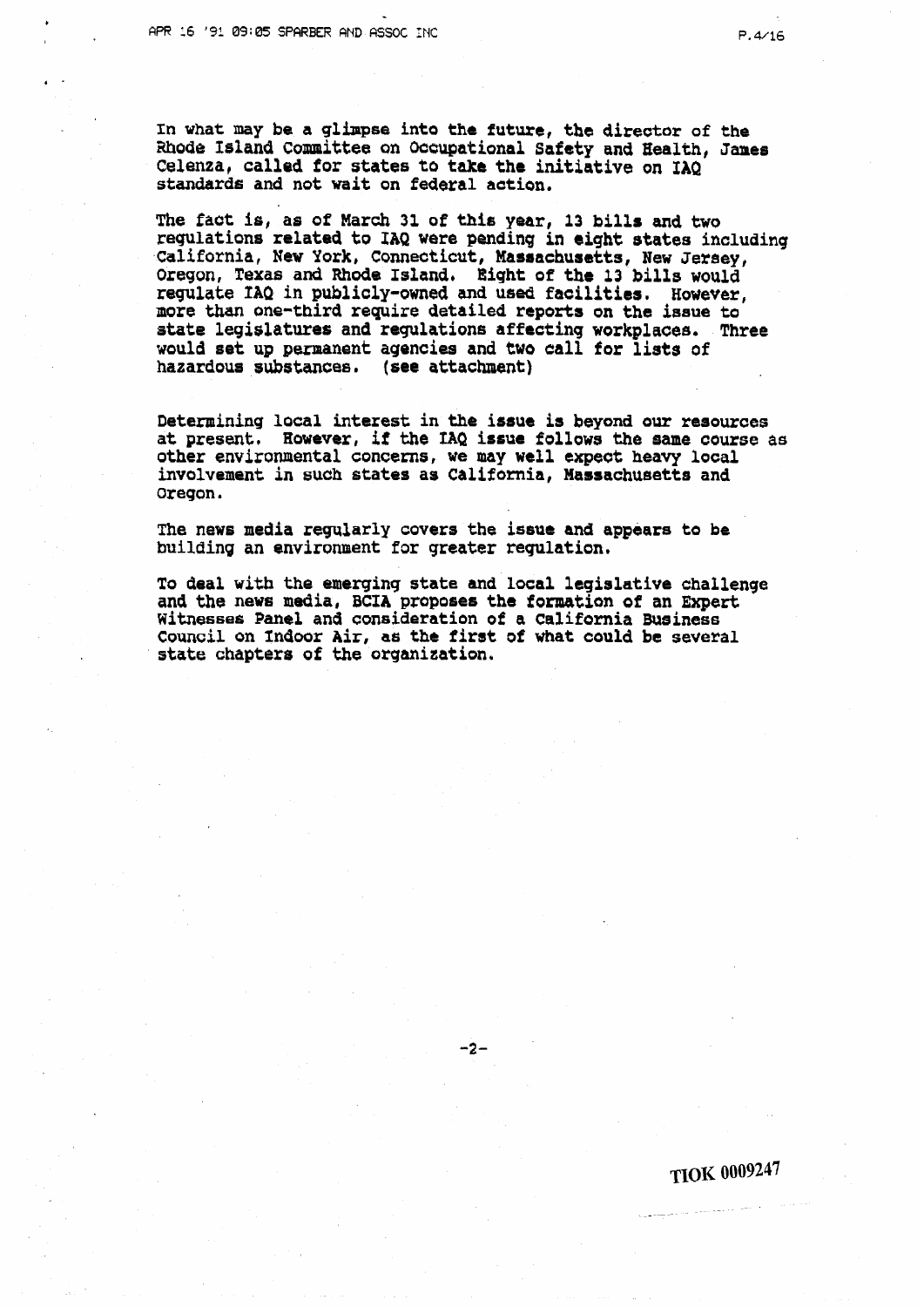# Proposal

### **Emrt Witnesses Panel**

**Thir panel will be aorprioed of qualified volunteers fron the**  BCIA Board of Directors and Technical Committee. Panel members **rill:** 

- **a) Testify before atate and local legislative and regulatory bodiea**
- **b) Brief individual elected and appointed officials**
- $c)$ **Participate in interviews, talk shows**
- **d) Make preoentations to business groups**

# **Zn order to adriniater this program, BCZA will:**

- **a) Establish a travel evenses fmd for the use of those panel members requiring asststancre, BCIA member8 will be asked to each contribute at least \$lOOQ to establish this fund.**
- **b) Monitor state and local legislative and regulatory matters and identify those which require attention.**
- **C) Draft baaic testimony and presentation8 for panel members to be modified according to loaal need**
- **d) Seek appropriate news media opportunities and coordinate media rsqueata for interviews.**
- **e) Schedule and otherwise coordinate the aotivitiee 00 panel members.**

 $-3-$ 

**f) Report on Panel activities to the BCIA Board.** 

**TlOK 0009248**